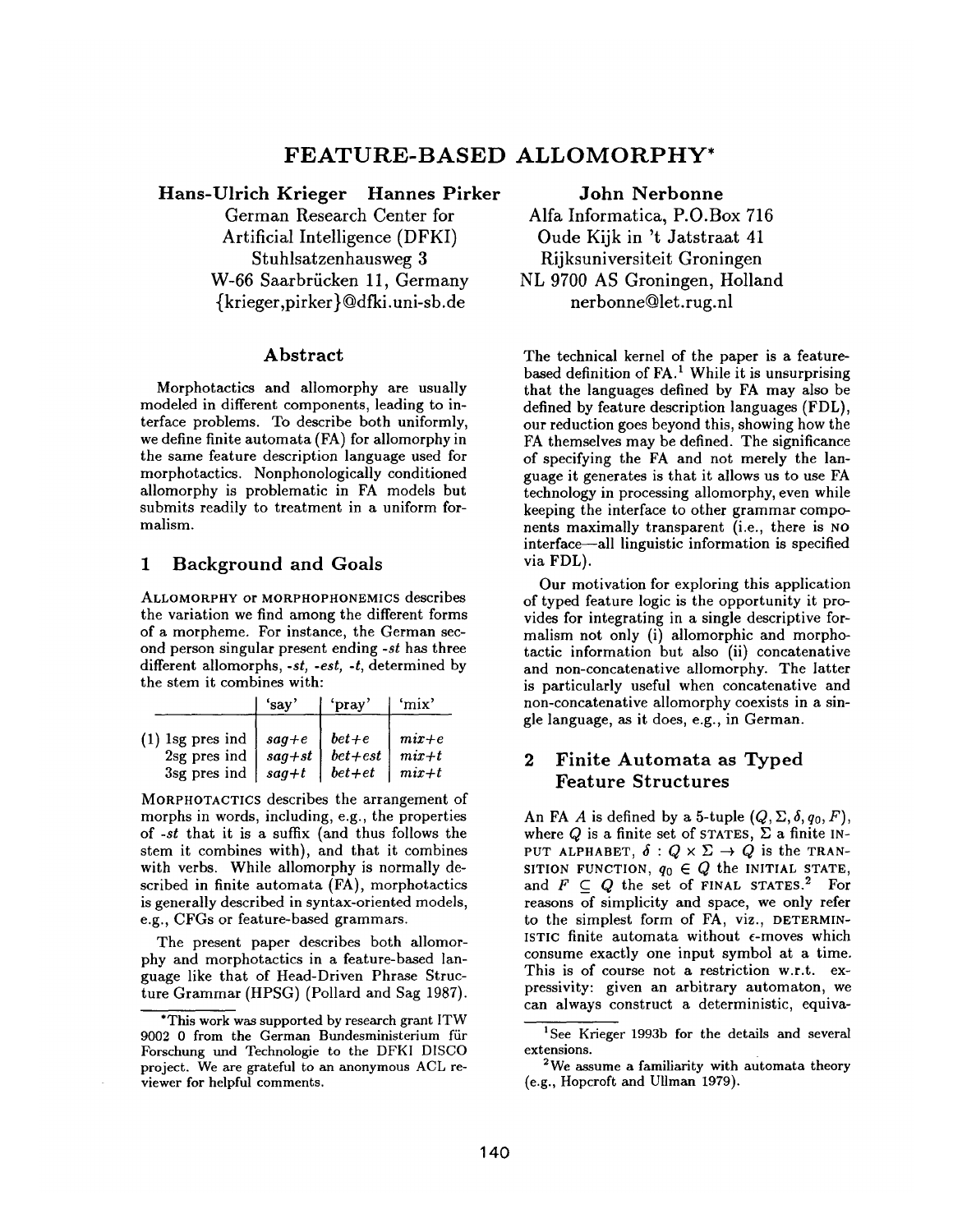lent one which recognizes the same language (see Hopcroft and Ullman 1979). Fortunately, our approach is also capable of representing and processing directly non-deterministic FA with  $\epsilon$ moves and allows for edges which are multiplesymbol consumers.

Specifying an automaton in our approach means introducing for every state  $q \in Q$  a possibly recursive feature type with the same name as q. We will call such a type a CONFIGURATION. Exactly the attributes EDGE, NEXT, and INPUT are appropriate for a configuration, where EDGE encodes disjunctively the outgoing edges of q, NEXT the successor states of  $q$ , and INPUT the symbols which remain on the input list when reaching  $q<sup>3</sup>$  Note that a configuration does not model just a state of the automaton, but an entire description at a point in computation.

$$
(2) \; proto\text{-}config \equiv \begin{bmatrix} \text{EDGE} & input\text{-}symb \\ \text{NEXT} & \text{config} \\ \text{INPUT} & list(input\text{-}symb) \end{bmatrix}
$$

We now define two natural subtypes of *protocon fig.* The first one represents the non-final states  $Q \setminus F$ . Because we assume that exactly one input symbol is consumed every time an edge is taken, we are allowed to separate the input list into the first element and the rest list in order to structure-share the first element with EDGE (the consumed input symbol) and to pass the rest list one level deeper to the next state.

(3) non-finalconfig 
$$
\equiv \begin{bmatrix} proto\text{-}config\\ \text{EOGE} & 1\\ \text{NEXT} & 1\\ \text{INPUT} & 2\\ \text{INPUT} & 1\end{bmatrix}
$$

The other subtype encodes the final states of F which possess no outgoing edges and therefore no successor states. To cope with this fact, we introduce a special subtype of T, called *under,*  which is incompatible with every other type. In addition, successfully reaching a final state with no outgoing edge implies that the input list is empty.

(4) final-config 
$$
\equiv \begin{bmatrix} proto-config \\ EDCE \tundef \\ NEXT \tundef \\ INPUT \tbinom{}{} \tbinom{}{} \tbinom{}{} \tbinom{}{} \tbinom{}{} \tbinom{}{} \tbinom{}{} \tbinom{}{} \tbinom{}{} \tbinom{}{} \tbinom{}{} \tbinom{}{} \tbinom{}{} \tbinom{}{} \tbinom{}{} \tbinom{}{} \tbinom{}{} \tbinom{}{} \tbinom{}{} \tbinom{}{} \tbinom{}{} \tbinom{}{} \tbinom{}{} \tbinom{}{} \tbinom{}{} \tbinom{}{} \tbinom{}{} \tbinom{}{} \tbinom{}{} \tbinom{}{} \tbinom{}{} \tbinom{}{} \tbinom{}{} \tbinom{}{} \tbinom{}{} \tbinom{}{} \tbinom{}{} \tbinom{}{} \tbinom{}{} \tbinom{}{} \tbinom{}{} \tbinom{}{} \tbinom{}{} \tbinom{}{} \tbinom{}{} \tbinom{}{} \tbinom{}{} \tbinom{}{} \tbinom{}{} \tbinom{}{} \tbinom{}{} \tbinom{}{} \tbinom{}{} \tbinom{}{} \tbinom{}{} \tbinom{}{} \tbinom{}{} \tbinom{}{} \tbinom{}{} \tbinom{}{} \tbinom{}{} \tbinom{}{} \tbinom{}{} \tbinom{}{} \tbinom{}{} \tbinom{}{} \tbinom{}{} \tbinom{}{} \tbinom{}{} \tbinom{}{} \tbinom{}{} \tbinom{}{} \tbinom{}{} \tbinom{}{} \tbinom{}{} \tbinom{}{} \tbinom{}{} \tbinom{}{} \tbinom{}{} \tbinom{}{} \tbinom{}{} \tbinom{}{} \tbinom{}{} \tbinom{}{} \tbinom{}{} \tbinom{}{} \tbinom{}{} \tbinom{}{} \tbinom{}{} \tbinom{}{} \tbinom{}{} \tbinom{}{} \tbinom{}{} \tbinom{}{} \tbinom{}{} \tbinom{}{} \tbinom{}{} \tbinom{}{} \tbinom{}{} \tbinom{}{} \tbinom{}{} \tbinom{}{} \tbinom{}{} \tbinom{}{} \tbinom{}{} \tbinom{}{} \tbinom{}{} \tbinom{}{} \tbinom{}{} \tbinom{}{} \tbinom{}{} \tbinom{}{} \tbinom{}{} \tbinom{}{} \tbinom{}{} \tbinom{}{} \tbinom{}{} \tbinom{}{} \tbinom{}{} \tbinom{}{} \tbinom{}{}
$$



Figure 1: A finite automaton A recognizing the language  $\mathcal{L}(A) = (a + b)^* c$ .

Of course, there will be final states with outgoing edges, but such states are subtypes of the following DISJUNCTIVE type specification:

### $(5)$  *config*  $\equiv$  *non-final-config*  $\vee$  *final-config*

To make the idea more concrete, let us study a very small example, viz., the FA A (see Figure 1). A consists of the two states  $X$  and  $Y$ , from which we define the types  $X$  and  $Y$ , where Y (7) is only an instantiation of *final-config.* 

In order to depict the states perspicuously, we shall make use of DISTRIBUTED DISJUNCTIONS. Dörre and Eisele 1989 and Backofen et al. 1990 introduce distributed disjunctions because they (normally) allow more efficient processing of disjunctions, sometimes obviating the need to expand to disjunctive normal form. They add no expressive power to a feature formalism (assuming it has disjunction), but abbreviate some otherwise prolix disjunctions:

$$
\begin{bmatrix}\n\text{PATH } \{s_1 \ a \lor b\} \\
\text{PATH } \{s_1 \ \alpha \lor \beta\} \\
\text{PATH } 3 \end{bmatrix} = \left\{\n\begin{bmatrix}\n\text{PATH } a \\
\text{PATH } a \\
\text{PATH } 2 \ \alpha \\
\text{PATH } 1 \end{bmatrix} \lor \left[\n\begin{bmatrix}\n\text{PATH } b \\
\text{PATH } 2 \ \beta \\
\text{PATH } 3 \end{bmatrix}\right]\n\right\}
$$

The two disjunctions in the feature structure on the left bear the same name '\$1', indicating that they are a single alternation. The sets of disjuncts named covary, taken in order. This may be seen in the right-hand side of the equivalence. 4

We employ distributed disjunctions below (6) to capture the covariation between edges and

 $3$ Note that EDGE is not restricted in bearing only atomic symbols, but can also be labeled with complex ones, i.e., with a possibly underspecified feature structure (for instance in the case of 2-1evel morphology-see below).

<sup>4</sup>Two of the advantages of distributed disjunctions may be seen in the artificial example above. First, co-varying but nonidentical elements can be identified as such, even if they occur remotely from one another in structure, and second, features structures are abbreviated. The amount of abbreviation depends on the number of distributed disjunctions, the lengths of the paths PATH1 and PATH2, and--in at least some competing formalisms--on the size of the remaining structure (cf. PATH3 [...] above).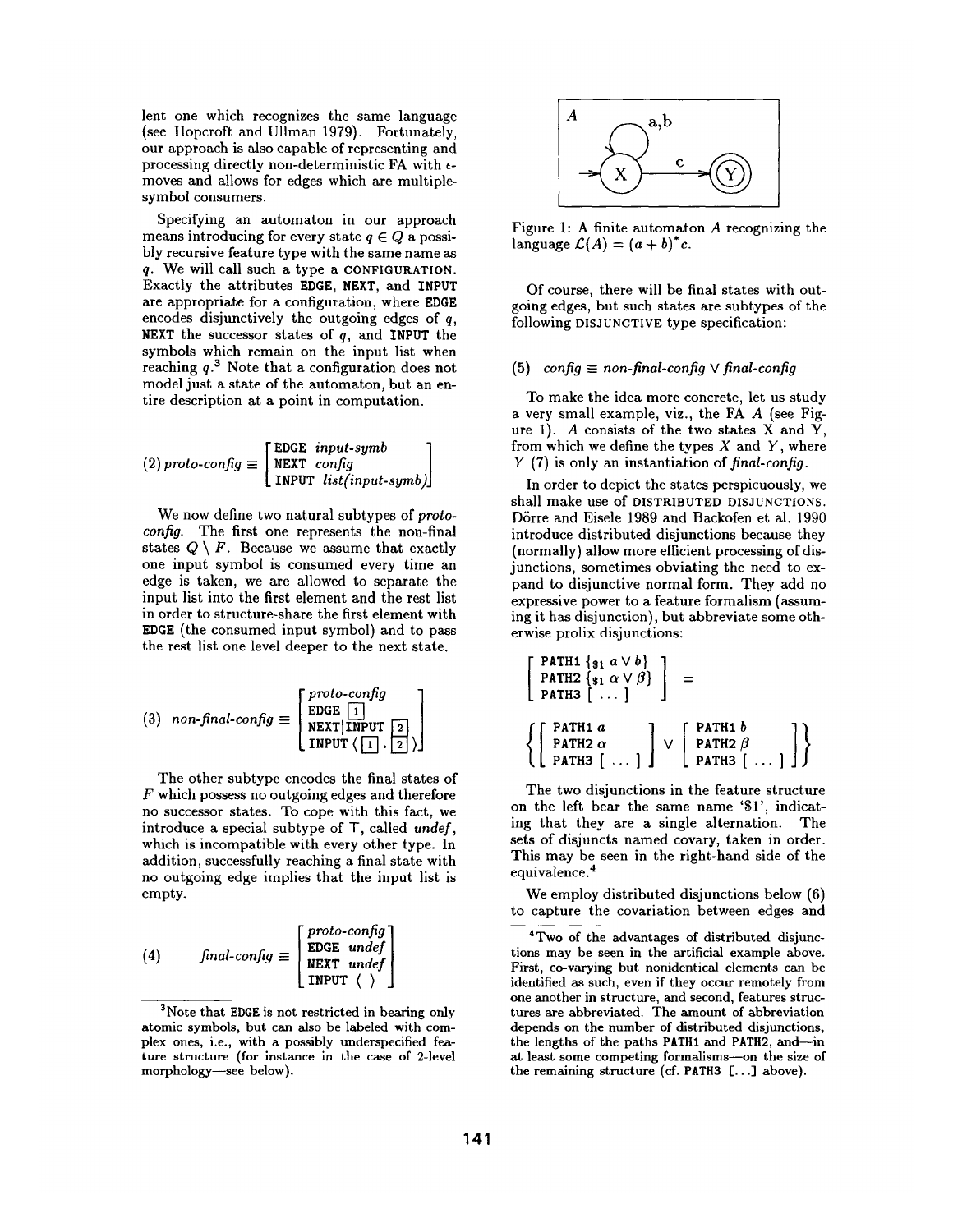their successor states: if a is taken, we must take the type  $X$  (and vice versa), if b is used, use again type  $X$ , but if c is chosen, choose the type Y.

(6) 
$$
X \equiv \begin{bmatrix} non-final.config \\ \text{EDGE } \mathfrak{s}_1 \{ \mathbf{a} \vee \mathbf{b} \vee \mathbf{c} \} \\ \text{NEXT } \mathfrak{s}_1 \{ X \vee X \vee Y \} \end{bmatrix}
$$

(7) 
$$
Y \equiv [ \text{ final-config } ]
$$

Whether an FA A ACCEPTS the input or not is equivalent in our approach to the question of FEATURE TERM CONSISTENCY: if we wish to know whether  $w$  (a list of input symbols) will be recognized by  $A$ , we must EXPAND the type which is associated with the initial state  $q_0$  of A and say that its INPUT is  $w$ . Using the terminology of Carpenter 1992: (8) must be a TOTALLY WELL-TYPED feature structure.

$$
(8) \qquad \qquad \left[ \begin{array}{c} q_0 \\ \text{INPUT} \end{array} w \right]
$$

Coming back to our example (see Figure 1), we might ask whether abc belongs to  $\mathcal{L}(A)$ . We can decide this question, by expanding the type  $X$  with [INPUT  $(a,b,c)$ ]. This will lead us to the following consistent feature structure which moreover represents, for free, the complete recognition history of abc, i.e., all its solutions in the FA.



Note that this special form of type expansion will always terminate, either with a unification failure  $(A \text{ does not accept } w)$  or with a fully expanded feature structure, representing a successful recognition. This idea leads us to the following ACCEPTANCE CRITERION:

$$
w \in \mathcal{L}(A) \iff
$$
  
(10) 
$$
\exists \begin{bmatrix} q_0 \\ \text{INPUT} & w \\ (\text{NEXT})^* & \begin{bmatrix} f \\ \text{INPUT} & \end{bmatrix} \end{bmatrix} \neq \bot,
$$
  
where  $f \in F$ 

Notice too that the acceptance criterion does not need to be checked explicitly-it's only a logical specification of the conditions under which a word is accepted by an FA. Rather the effects of (10) are encoded in the type specifications of the states (subtypes of *final-config,* etc.).

Now that we have demonstrated the featurebased encoding of automata, we can abbreviate them, using regular expressions as "feature templates" to stand for the initial states of the automaton derived from them as above.<sup>5</sup> For example, we might write a feature specification [MORPH|FORM  $(a + b)^*c$ ] to designate words of the form accepted by our example automaton.

As a nice by-product of our encoding technique, we can show that unification, disjunction, and negation in the underlying feature logic directly correspond to the intersection, union, and complementation of FA. Note that this statement can be easily proved when assuming a classical set-theoretical semantics for feature structures (e.g., Smolka 1988). To give the flavor of how this is accomplished, consider the two regular expressions  $\mathcal{L}_1 = ab^*c$  and  $\mathcal{L}_2 = a^*bc$ . We model them via six types, one for each state of the automata. The initial state of  $\mathcal{L}_1$  is A, that of  $\mathcal{L}_2$  is X. The intersection of  $\mathcal{L}_1$  and  $\mathcal{L}_2$  is given by the unification of  $A$  and  $X$ . Unifying  $A$  and  $X$  leads to the following structure:

(11)  
\n
$$
\begin{bmatrix} A \\ EDGE \end{bmatrix} \wedge \begin{bmatrix} X \\ EDGE_{31} \{a \vee b\} \\ NEXT_{31} \{X \vee Y\} \end{bmatrix} = \begin{bmatrix} A \wedge X \\ EDGE \mathbf{a} \\ NEXT \, B \wedge X \end{bmatrix}
$$

Now, testing whether w belongs to  $\mathcal{L}_1 \cap \mathcal{L}_2$  is equivalent to the satisfiability (consistency) of

$$
(12) \t\t A \wedge X \wedge [\text{INPUT } w],
$$

where type expansion yields a decision procedure. The same argumentation holds for the union and complementation of FA. It has to be noted that the intersection and complementation of FA via unification do not work in general

<sup>5&#</sup>x27;Template' is a mild abuse of terminology since we intend not only to designate the type corresponding to the initial state of automaton, but also to suggest what other types are accessible.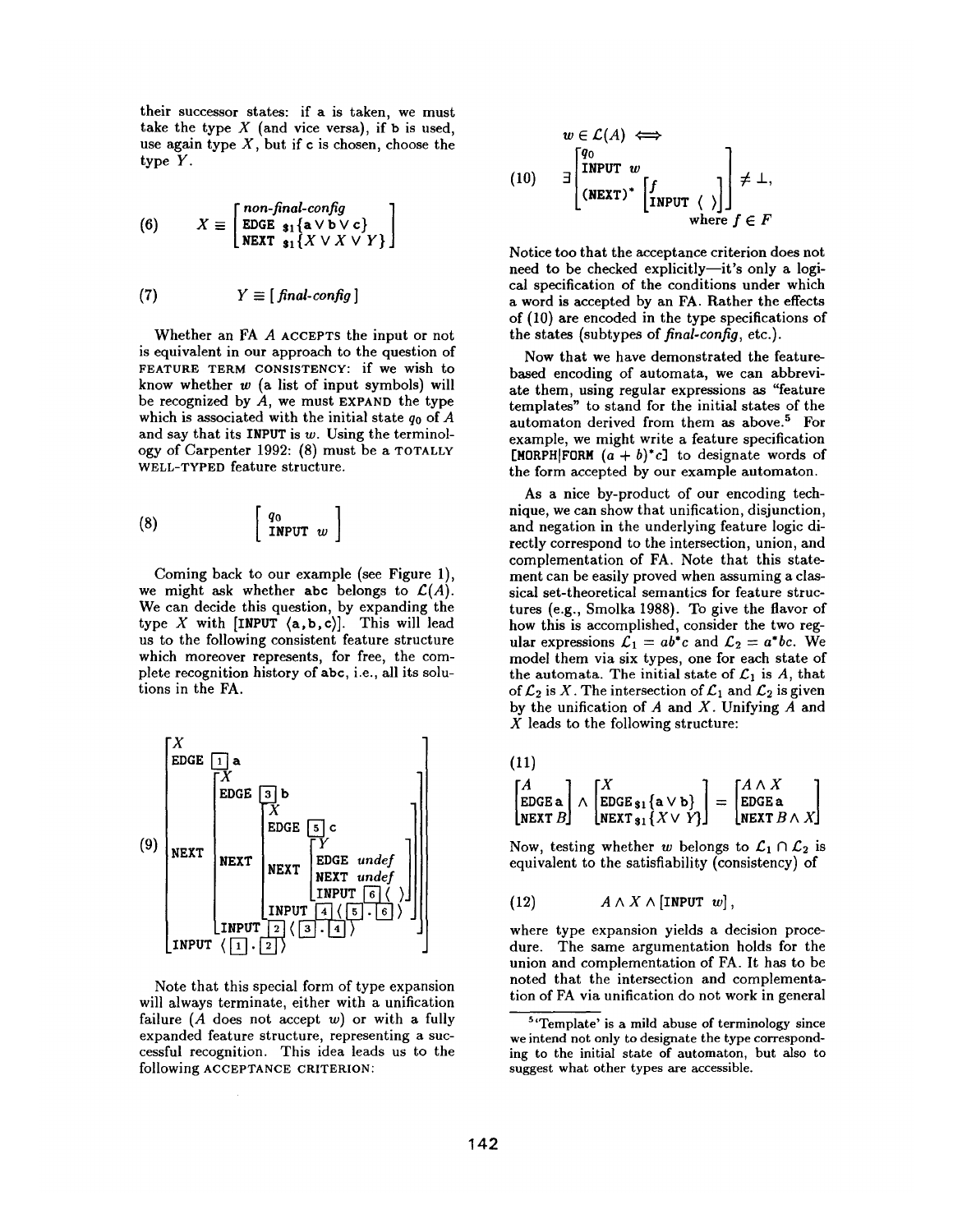for FA with  $\epsilon$ -moves (Ritchie et al. 1992, 33-35). This restriction is due to the fact, that the intersected FA must run "in sync" (Sproat 1992, 139-140).

The following closure properties are demonstrated fairly directly.

Let  $A_1 = (Q_1, \Sigma_1, \delta_1, q_0, F_1)$  and  $A_2 =$  $(Q_2, \Sigma_2, \delta_2, q'_0, F_2).$ 

$$
\bullet \ \ A_1 \cap A_2 \ \doteq \ q_0 \wedge q'_0
$$

•  $A_1 \cup A_2 \; \hat{=} \; q_0 \vee q'_0$ 

$$
\bullet \ \overline{A_1} \ \hat{=} \ \neg q_0
$$

In addition, a weak form of functional uncertainty (Kaplan and Maxwell 1988), represented through recursive type specifications, is appropriate for the expression also concatenation and Kleene closure of FA. Krieger 1993b provides proofs using auxiliary definitions and apparatus we lack space for here.

## 3 Allomorphy

The focus of this section lies in the illustration of the proposal above and in the demonstration of some benefits that can be drawn from the integration of allomorphy and morphotactics; we eschew here the discussion of alternative theories and concentrate on inflectional morphology. We describe inflection using a word-andparadigm (WP) specification of morphotactics (Matthews 1972) and a two-level treatment of allomorphy (Koskenniemi 1983). We also indicate some potential advantages of mixed models of allomorphy--finite state and other.<sup>6</sup>

#### 3.1 *WP* Morphotactics in FDL

Several WORD-GRAMMARS use FDL morphotactics (Trost 1991, Krieger and Nerbonne 1992 on derivation); alternative models are also available. Krieger and Nerbonne 1992 propose an FDL-based *WP* treatment of inflection. The basic idea is to characterize all the elements of a paradigm as alternative specifications of abstract lexemes. Technically, this is realized through the specification of large disjunctions which unify with lexeme specifications. The three elements of the paradigm in (1) would be described by the distributed disjunction in (13).



This treatment provides a seamless interface to syntactic/semantic information, and helps realize the goal of representing ALL linguistic knowledge in a single formalism (Pollard and Sag 1987).

Nevertheless, the model lacks a treatment of allomorphy. The various allomorphs of *-st*  in (1) are not distinguished in the FDL, and Krieger and Nerbonne 1992 foresaw an interface to an external module for allomorphy. It would be possible—but scientifically poor—to distinguish all of the variants at the level of morphotactics, providing a brute-force solution and multiplying paradigms greatly.<sup>7</sup> The characterization in Section 2 above allows us to formulate WITHIN FDL the missing allomorphy component.

#### 3.2 *Two-Level* Allomorphy

Two-level morphology has become popular because it is a declarative, bidirectional and efficient means of treating allomorphy (see Sproat 1992 for a comprehensive introduction). In general, two-level descriptions provide constraints on correspondences between underlying (lexical) and surface levels. We shall use it to state constraints between morphemic units and their allomorphic realizations. Because twolevel automata characterize relations between two levels, they are often referred to (and often realized as) transducers. The individual rules then represent constraints on the relation being transduced.

The different forms of the suffix in 2nd person singular in (1) are predictable given the phonological shape of the stem, and the alternations can be described by the following (simplified) two-level rules (we have abstracted away from inessential restrictions here, e.g., that (strong) verbs with *i/e-umlaut* do not show epenthesis):

 ${}^{6}$ The choice of two-level allomorphy is justified both by the simplicity of two-level descriptions and by their status as a "lingua franca" among computational morphologists. Two-level analyses in FDLs may also prove advantageous if they simplify the potential compilation into a hybrid two-level approach of the kind described in Trost 1991.

 $7$ Tzoukermann and Libermann 1990 show that multiplying paradigms need not degrade performance, however.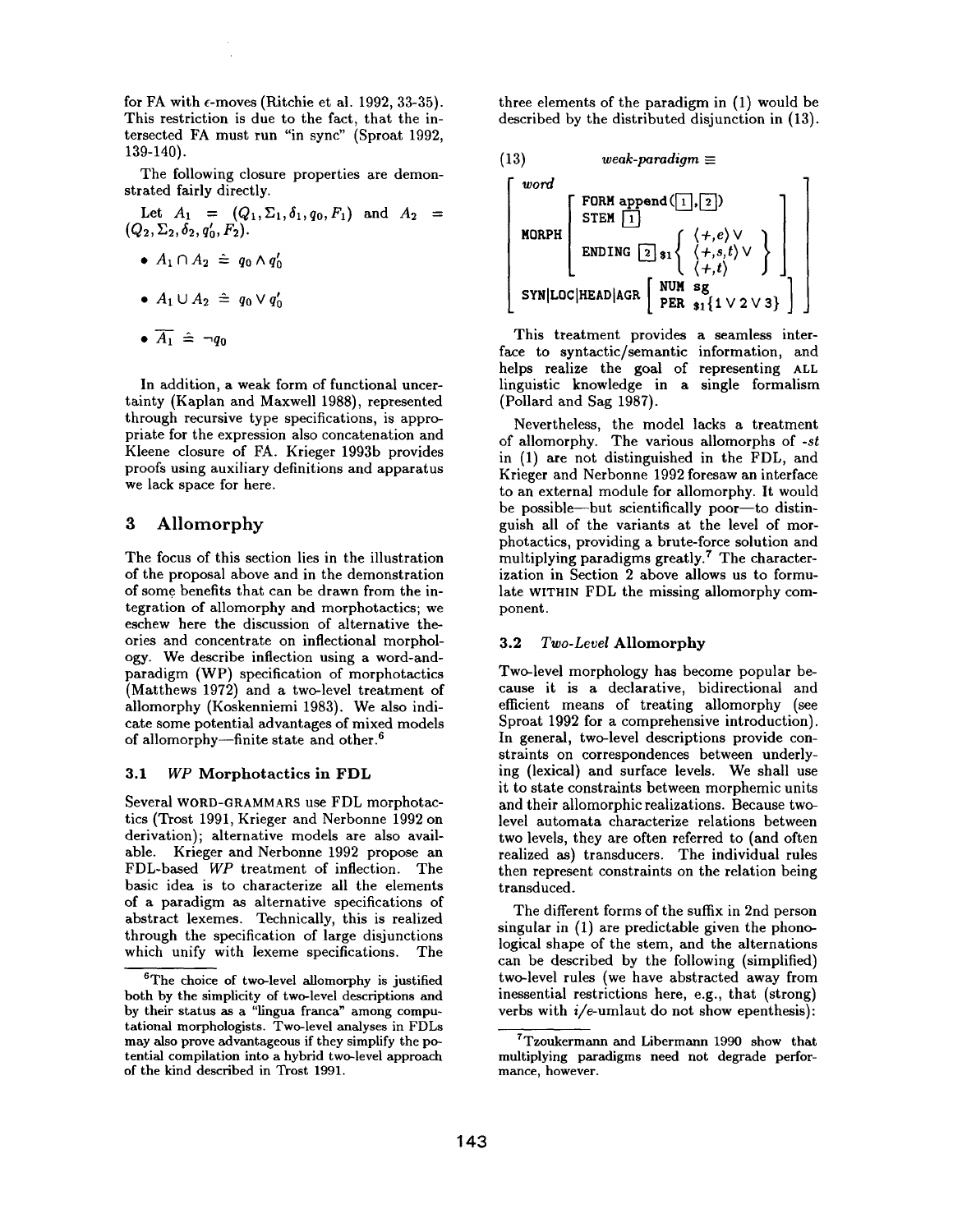e-epenthesis in the bet-case  
\n
$$
+ :e \Leftrightarrow \{d,t\} \_ \{s,t\}
$$
\n
$$
s\text{-deletion in the mix-case}
$$
\n
$$
s : \emptyset \Leftrightarrow \{s,x,z,ch\} + : \emptyset \_ t
$$

The colon ':' indicates a correspondence between lexical and surface levels. Thus the first rule states that a lexical morph boundary  $+$  must correspond to a surface  $e$  if it occurs after  $d$  or  $t$  and before  $s$  or  $t$ . The second specifies when lexical s is deleted (corresponds to surface  $\emptyset$ ). Two-level rules of this sort are then normally compiled into transducers (Dalrymple et al. 1987, p.35-45).

### 3.3 FDL Specification of **Two-Level**  Morphology

Two-level descriptions of allomorphy can be specified in FDLs straightforwardly if we model not transducers, but rather two-level acceptors (of strings of symbol pairs), following Ritchie et al. 1992. We therefore employ FA over an alphabet consisting of pairs of symbols rather than single symbols. $8$ 

The encoding of these FA in our approach requires only replacing the alphabet of atomic symbols with an alphabet of feature structures, each of which bears the attributes LEX and SURF. A pair of segments appearing as values of these features stand in the lexical-surface correspondence relation denoted by ':' in standard twolevel formalisms. The values of the attributes STEM and ENDING in (13) are then not lists of symbols but rather lists of (underspecified) feature structures. Note that the italicized  $t$  etc. found in the sequences under MORPH|ENDING (13) denote types defined by equations such as (16) or (17). (To make formulas shorter we abbreviate 'alphabet' etymologically as ' $\alpha \beta'$ .)

(15) 
$$
\alpha\beta \equiv
$$
  
\n
$$
\begin{bmatrix}\n\text{LEX}_{\$1}\{\text{``a''}\lor\ldots\text{``s''}\lor\text{``s''}\lor\text{``+''}\lor\text{''+''}\} \\
\text{SURF}_{\$1}\{\text{``a''}\lor\ldots\text{``s''}\lor\emptyset\quad\lor\text{``e''}\lor\emptyset\n\end{bmatrix}
$$

(16) 
$$
t \equiv \alpha \beta \wedge [\text{LEX "t"]} = \begin{bmatrix} \alpha \beta \\ \text{LEX "t"} \\ \text{SURF "t"} \end{bmatrix}
$$

$$
(17) + \equiv \alpha \beta \wedge [\text{LEX "+"]} = \left[ \begin{array}{c} \alpha \beta \\ \text{LEX "+"} \\ \text{SURF "e" } \vee \emptyset \end{array} \right]
$$

It is the role of the collection of FA to restrict underspecifled lexical representations to those obeying allomorphic constraints. This is the substance of the allomorphy constraint (18), which, together with the Acceptance Criterion (10), guarantees that the input obeys the constraints of the associated (initial states of the) FA.

(18) *alloworphy* 
$$
\equiv
$$
  $\left[\begin{array}{c}\text{MORPH}|\text{FORM} \hspace{0.2cm} \boxed{1} \\ \text{INPUT} \hspace{0.2cm} \boxed{1}\end{array}\right]$ 

Rules of the sort found in (14) can be directly compiled into FA acceptors over strings of symbol pairs (Ritchie et al. 1992, p.19). Making use of the regular expression notation as templates (introduced in Section 2 above), (19-21) display a compilation of the first rule in (14). Here the composite rule is split up into three different constraints. The first indicates that epenthesis is obligatory in the environment specified and the latter two that each half of the environment specification is necessary.<sup>9</sup>

(19) *eventh-1* 
$$
\equiv
$$
  
\n
$$
\begin{bmatrix}\nallowp\\
allowp\\
\end{bmatrix}
$$
\n
$$
\begin{bmatrix}\nallowp\\
\end{bmatrix}
$$
\n
$$
\begin{bmatrix}\nallowp\\
\end{bmatrix}
$$
\n
$$
\begin{bmatrix}\nconf\\
ORPH \end{bmatrix}
$$
\n
$$
\begin{bmatrix}\n \text{for } (n^* + 1, 1) + 10 \text{ s.t. } n^* \text{ s.t. } n^* \text{ s.t. } n^* \text{ s.t. } n^* \text{ s.t. } n^* \text{ s.t. } n^* \text{ s.t. } n^* \text{ s.t. } n^* \text{ s.t. } n^* \text{ s.t. } n^* \text{ s.t. } n^* \text{ s.t. } n^* \text{ s.t. } n^* \text{ s.t. } n^* \text{ s.t. } n^* \text{ s.t. } n^* \text{ s.t. } n^* \text{ s.t. } n^* \text{ s.t. } n^* \text{ s.t. } n^* \text{ s.t. } n^* \text{ s.t. } n^* \text{ s.t. } n^* \text{ s.t. } n^* \text{ s.t. } n^* \text{ s.t. } n^* \text{ s.t. } n^* \text{ s.t. } n^* \text{ s.t. } n^* \text{ s.t. } n^* \text{ s.t. } n^* \text{ s.t. } n^* \text{ s.t. } n^* \text{ s.t. } n^* \text{ s.t. } n^* \text{ s.t. } n^* \text{ s.t. } n^* \text{ s.t. } n^* \text{ s.t. } n^* \text{ s.t. } n^* \text{ s.t. } n^* \text{ s.t. } n^* \text{ s.t. } n^* \text{ s.t. } n^* \text{ s.t. } n^* \text{ s.t. } n^* \text{ s.t. } n^* \text{ s.t. } n^* \text{ s.t. } n^* \text{ s.t. } n^* \text{ s.t. } n^* \text{ s.t. } n^* \text{ s.t. } n^* \text{ s.t. } n^* \text{ s.t. } n^* \text{ s.t. } n^* \text{ s.t. } n^* \text{ s.t. } n^* \text{ s.t. } n^* \text{ s.t. } n^* \text
$$

#### **3.4 Limits of Pure FA Morphology**

Finite-state morphology has been criticized (i) for the strict finite-stateness of its handling of morphotactics (Sproat 1992, 43-66); (ii) for making little or no use of the notion of inflectional paradigms and inheritance relations between morphological classes (Cahill 1990); and (iii) for its strict separation of phonology from morphology--i.e., standard two-level rules can only be sensitive to phonological contexts (including word and morpheme boundaries), and apply to all forms where these contexts hold. In fact, allomorphic variation is often "fossilized", having outlived its original phonological motivation. Therefore some allomorphic rules

<sup>&</sup>lt;sup>8</sup>Since our formalisation of FA cannot allow  $\epsilon$ transitions without losing important properties, we are in fact forced to this position.

 $9\pi^*$  denotes the Kleene closure over alphabet  $\pi$ and  $\overline{A}$  the complement of A with respect to  $\pi$ .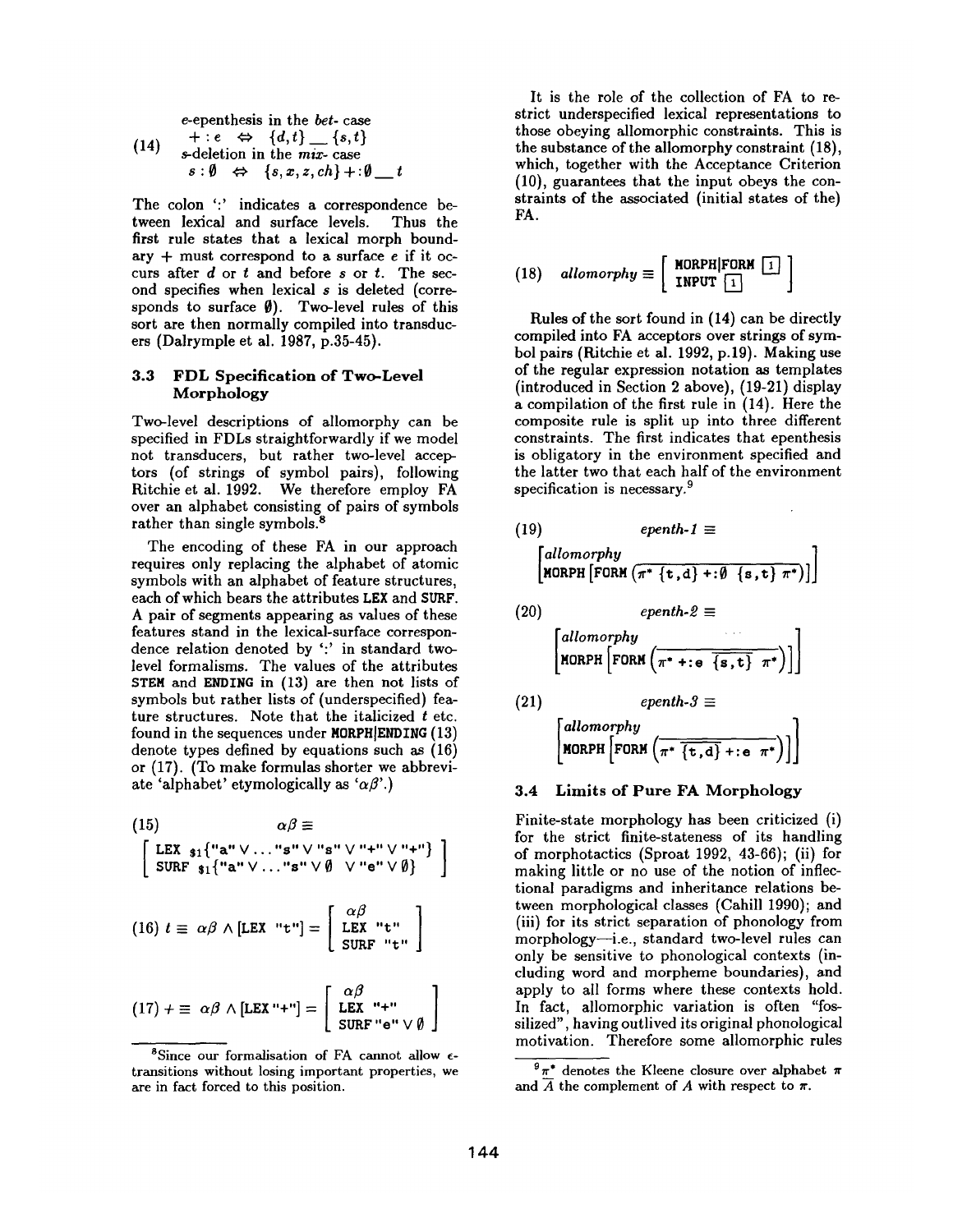are restricted in nonphonological ways, applying only to certain word classes, so that some stems admit idiosyncratic exceptions with respect to the applicability of rules (see Bear 1988, Emele 1988, Trost 1991).

To overcome the first difficulty, a number of researchers have suggested augmenting FA with "word grammars", expressed in terms of feature formalisms like PATR II (Bear 1986) or HPSG (Trost 1990). Our proposal follows theirs, improving only on the degree to which morphotactics may be integrated with allomorphy. See Krieger and Nerbonne 1992 for proposals for treating morphotactics in typed feature systems.

We illustrate how the FDL approach overcomes the last two difficulties in a concrete case of nonphonologically motivated allomorphy. German epenthesizes schwa  $( $e >$ ) at$ morph boundaries, but in a way which is sensitive to morphological environments, and which thus behaves differently in adjectives and verbs. The data in (22) demonstrates some of these differences, comparing epenthesis in phonologically very similar forms.

| free, adj super                | frei+st           | ${\bf freiest}$ |
|--------------------------------|-------------------|-----------------|
| $(22)$ <i>free</i> , v 2s pres | be+frei+st        | befreist        |
| woo, v 2s pres                 | $_{\rm{frei+st}}$ | freist          |

While the rule stated in (14) (and reformulated in (19)-(21)) treats the verbal epenthesis correctly, it is not appropriate for adjectives, for it does not allow epenthesis to take place after vowels. We thus have to state different rules for different morphological categories.

The original two-level formalism could only solve this problem by introducing arbitrary diacritic markers• The most general solution is due to Trost 1991, who associated two-level rules with arbitrary filters in form of feature structures. These feature structures are unified with the underlying morphs in order to check the context restrictions, and thus serve as an interface to information provided in the feature-based lexicon. But Trost's two-level rules are a completely different data structure from the feature structures decorating transitions in FA.

We attack the problem head on by restricting allomorphic constraints to specific classes of lexical entries, making use of the inheritance techniques available in structured lexicons. The cases of epenthesis in (22) is handled by defining not only the rule in (19-21) for the verbal cases, but also a second, quite similar rule for the more liberal epenthesis in adjectives.<sup>10</sup> This frees the



Figure 2: Nonphonological Conditioning of allomorphy is achieved by requiring that only some word classes obey the relevant constraints. Adjectives inherit from two of the epenthesis constraints in the text, and verbs (without i/e umlaut) satisfy all three. This very natural means of restricting allomorphic variation to selected, nonphonologically motivated classes is only made available through the expression of allomorphy in type hierarchy of the FDL. (The types denote the initial states of FA, as explained in Section 2.)

rule from operating on a strictly phonological basis, making it subject to lexical conditioning. This is illustrated in Figure 2.

But note that this example demonstrates not only how feature-based allomorphy can overcome the strictly phonological base of two-level morphology (criticism (iii) above), but it also makes use of the inheritance structure in modern lexicons as well.

## 4 Conclusions

In this section we examine our proposal vis-à-vis others, suggest future directions, and provide a summary.

#### 4.1 Comparison to other Work

Computational morphology is a large and active field, as recent textbooks (Sproat 1992 and Ritchie et al. 1992) testify. This impedes the identification of particularly important predecessors, among whom nonetheless three stand out. First, Trost 1991's use of two-level morphology in combination

<sup>1°</sup>In fact, the rules could be specified so that the

verbal rule inherited from the more general adjectival rule, but pursuing this here would take us somewhat afield.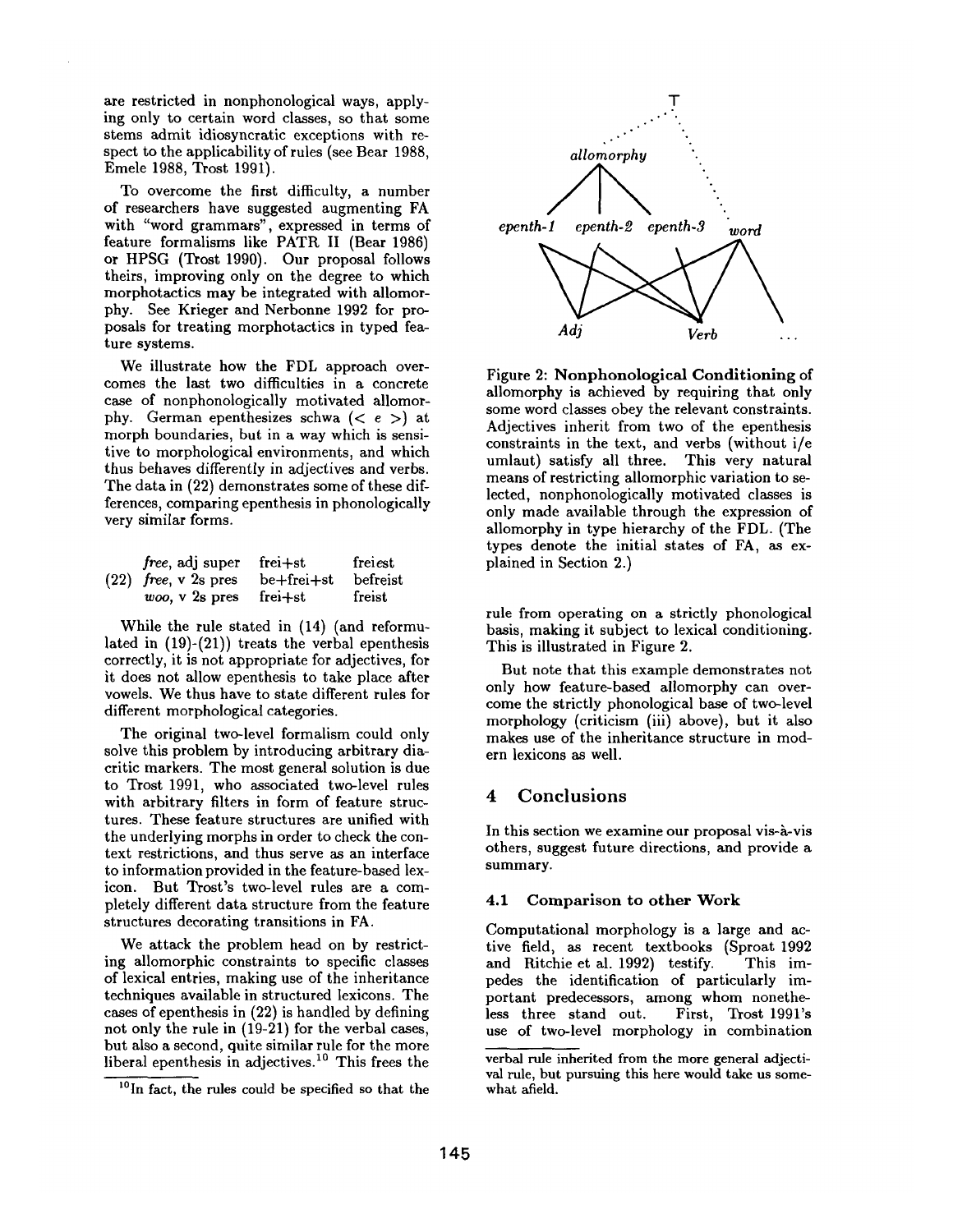with feature-based filters was an important<br>impetus. Second, researchers at Edinburgh Second, researchers at Edinburgh (Calder 1988, Bird 1992) first suggested using FDLs in phonological and morphological description, and Bird 1992 suggests describing FA in FDL (without showing how they might be so characterized, however-in particular, providing no FDL definition of what it means for an FA to accept a string).

Third, Cahill 1990 posed the critical question, viz., how is one to link the work in lexical inheritance (on morphotactics) with that in finitestate morphology (on allomorphy). This earlier work retained a separation of formalisms for allomorphy (MOLUSC) and morphotactics (DATR). Cahill 1993 goes on to experiment with assuming all of the allomorphic specification into the lexicon, in just the spirit proposed here.<sup>11</sup> Our work differs from this later work (i) in that we use FDL while she uses DATR, which are similar but not identical (cf. Nerbonne 1992); and (ii) in that we have been concerned with showing how the standard model of allomorphy (FA) may be assumed into the inheritance hierarchy of the lexicon, while Cahill has introduced syllable-based models.

## 4.2 Future Work

At present only the minimal examples in Section 2 above have actually been implemented, and we are interested in attempting more. Second, a compilation into genuine finite state models could be useful. Third, we are concerned that, in restricting ourselves thus far to acceptors over two-level alphabets, we may incur parsing problems, which a more direct approach through finite-state transducers can avoid (Sproat 1992, p.143). See Ritchie et al. 1992, 19-33 for an approach to parsing using finite-state acceptors, however.

### **4.3 Summary**

This paper proposes a treatment of allomorphy formulated and processable in typed feature logic. There are several reasons for developing this approach to morphology. First, we prefer the GENERALITY of a system in which linguistic knowledge of all sorts may be expressed--at least as long as we do not sacrifice processing efficiency. This is an overarching goal of HPSG (Pollard and Sag 1987)-in which syntax and semantics is described in a feature formalism, and in which strides toward descriptions of morphotactics (Krieger 1993a, Riehemann 1993,

Gerdemann 1993) and phonology (Bird 1992) have been taken. This work is the first to show how allomorphy may be described here. The proposal here would allow one to describe segments using features, as well, but we have not explored this opportunity for reasons of space.

Second, the uniform formalism allows the exact and more transparent specification of dependencies which span modules of otherwise different formalisms. Obviously interesting cases for the extension of feature-based descriptions to other areas are those involving stress and intonation--where phonological properties can determine the meaning (via focus) and even syntactic well-formedness (e.g., of deviant word orders). Similarly, allomorphic variants covary in the style register they belong to: the German dative singular in -e, *dera Kinde,* belongs to a formal register.

Third, and more specifically, the featurebased treatment of allomorphy overcomes the bifurcation of morphology into lexical aspects-which have mostly been treated in lexical inheritance schemes-and phonological aspectswhich are normally treated in finite-state morphology. This division has long been recognized as problematic. One symptom of the problem is seen in the treatment of nonphonologically conditioned allomorphy, such as German *umlaut,* which (Trost 1990) correctly criticizes as *ad hoc* in finite-state morphology because the latter deals only in phonological (or graphemic) categories. We illustrated the benefits of the uniform formalism above where we showed how a similar nonphonologically motivated alternation (German schwa epenthesis) is treated in a feature-based description, which may deal in several levels of linguistic description simultaneously.

# **References**

- Backofen, R., L. Euler, and G. Görz. 1990. Towards the Integration of Functions, Relations and Types in an AI Programming Language. In *Proc. of GWAI-90.* Berlin. Springer.
- Bear, J. 1986. A Morphological Recognizer with Syntactic and Phonological Rules. In *Proc. of COLING,* 272-276.
- Bear, J. 1988. Morphology with Two-Level Rules and Negative Rule Features. In *Proc. of COLING,*  28-31.
- Bird, S. 1992. Finite-State Phonology in HPSG. In *Proc. of COLING,* 74-80.
- Cahill, L. J. 1990. Syllable-Based Morphology. In *Proc. of COLING,* 48-53.
- Cahill, L. J. 1993. Morphonology in the Lexicon. In *Proc. of the 7th European A CL,* 87-96.

<sup>&</sup>lt;sup>11</sup>Cf. Reinhard and Gibbon 1991 for another sort of DATR-based allomorphy